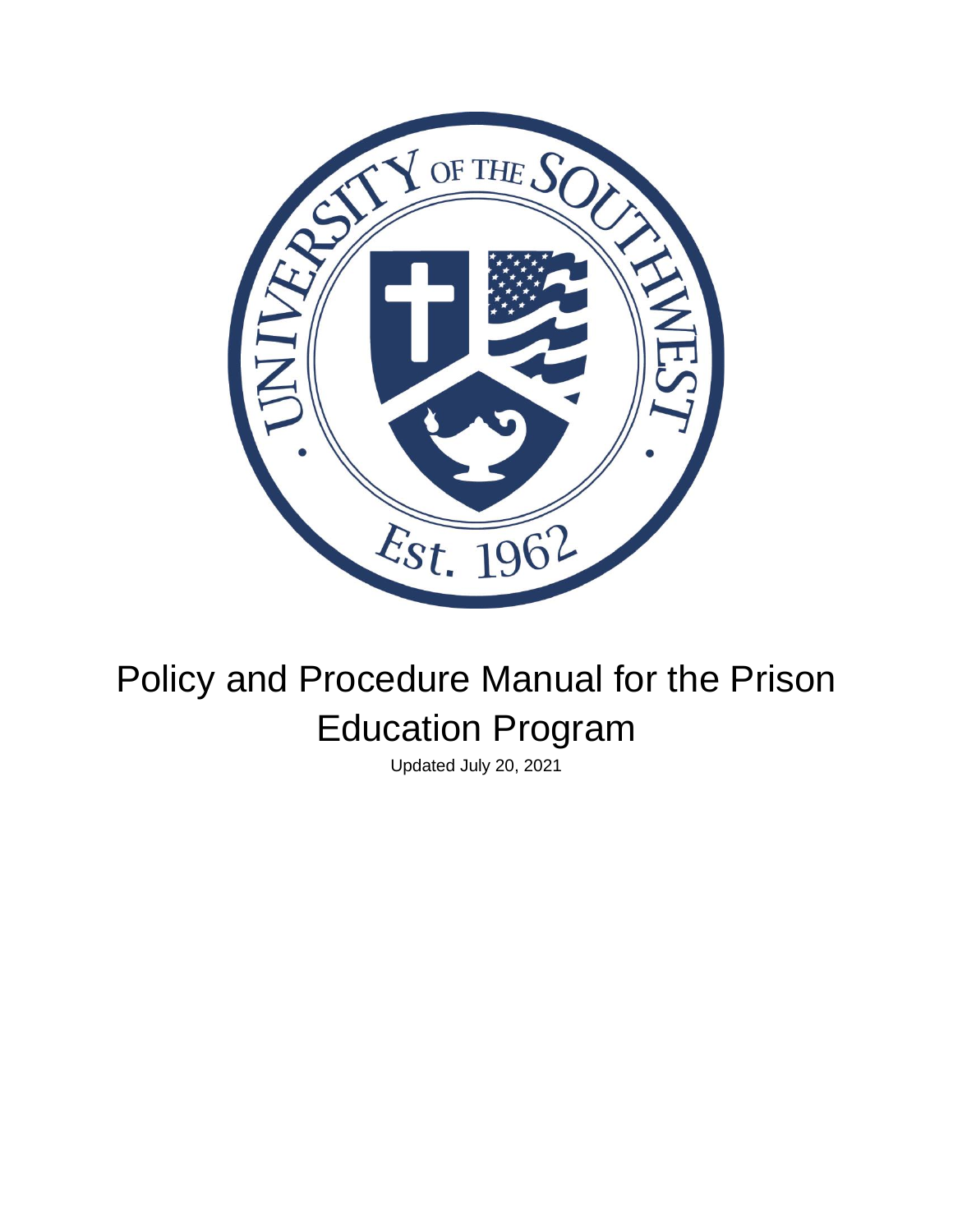

# **Overview**

Established in the Fall of 2015, the "Seminary" program is a cooperative effort between University of the Southwest (USW), private donors, and the Lea County Correctional Facility (LCCF). Its purpose is to provide undergraduate courses in Christian Studies to inmate students who desire to use this information and training to promote moral rehabilitation within the New Mexico corrections system. While USW is not a seminary (and a program of this nature does not fit the technical definition of "seminary"), this program will adopt modern nomenclature for programs of this type by using the word "seminary." Under the direction of the Prison Seminary Director at USW, USW will offer undergraduate courses leading to either a Bachelor of Arts in Community Leadership and Social Engagement or a Bachelor of Business Administration in Management. This program is at-will and may be terminated by written acknowledgement from USW, the donors, and/or LCCF.

In April 2020, USW was approved to serve as a Second Chance Pell Experimental Site with the United States Department of Education (DOE). Through this Experimental Site Initiative (ESI) with the DOE, USW will be able to award Pell Grant funds to incarcerated students who meet all eligibility criterion set forth by DOE, LCCF, and USW. This Policy and Procedure Manual for the Prison Education Program will outline the various requirements of eligibility for the Seminary program and the ESI.

# **Admissions**

#### **Seminary Track:**

Individuals who qualify for and are admitted to the seminary program may apply for the Bachelor of Arts in Community Leadership and Social Engagement (hereafter "BA"). Conditioned upon continued donor support, individuals who do not qualify for Pell funding may be admitted to the program for a select portion of this degree. Those ineligible for Pell who wish to continue their studies for this BA degree shall, on their own, need to acquire funding in other ways in order to complete all course requirements for the attainment of that degree. Those desiring to earn all credits required for the BA degree may complete them with USW if they meet the eligibility criterion of the ESI. They may also complete these credits at another accredited institution of higher education for consideration of credit transfer. There is no certificate only option for this track.

#### **Business Administration in Management Track:**

Students may also pursue a Bachelor of Business Administration with an emphasis in Management (hereafter BBA). The BBA track may only be pursued by those who qualify for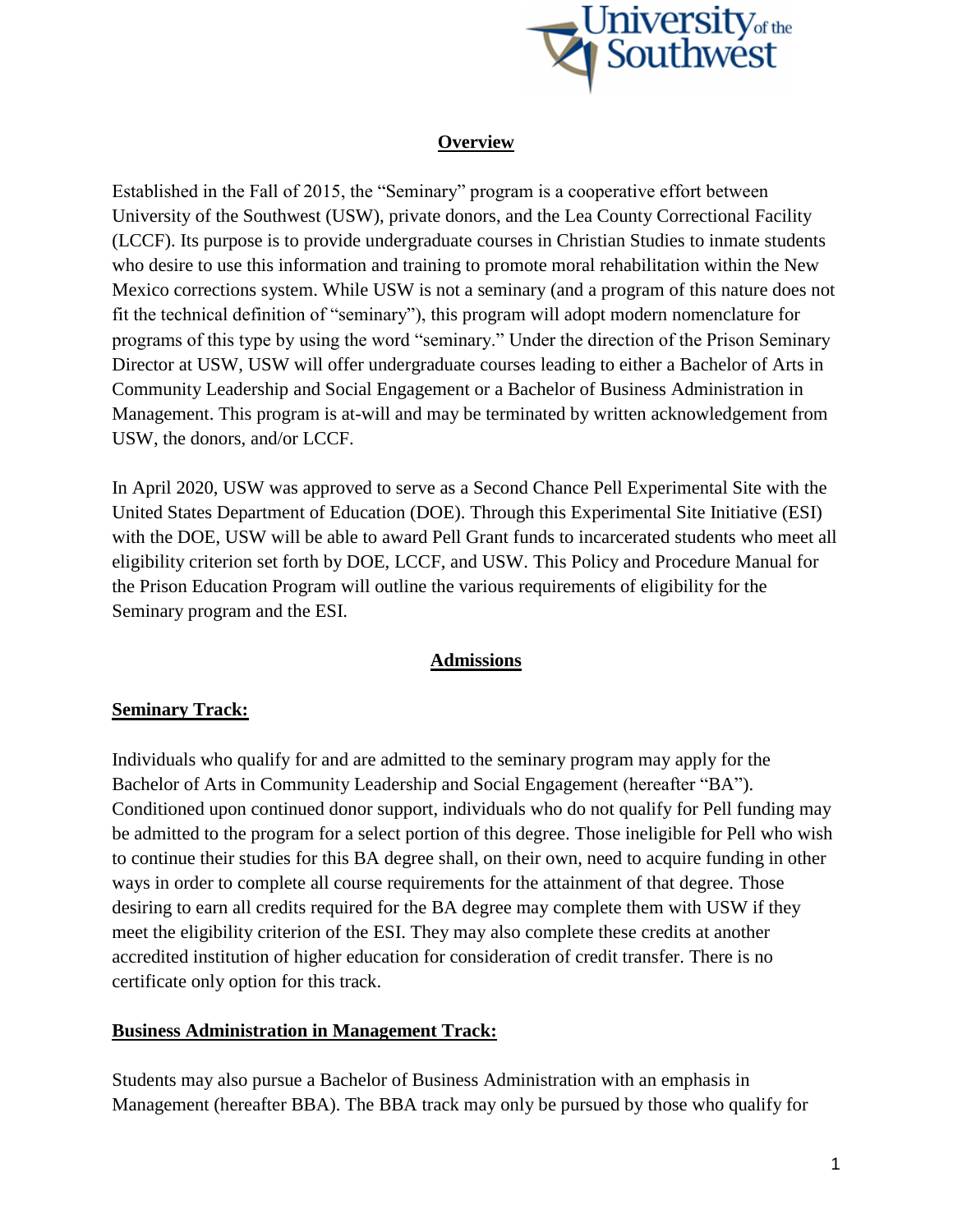

Second Chance Pell through the ESI. Students may transfer eligible credits into this degree program. There is no certificate option for this track.

# **Transfer Credits**

USW will consider for transfer only college-level credits earned from an accredited college, university, or seminary as recognized by the United States Department of Education. USW will not consider any transfer credits from an unaccredited academic institution.

Students in the prison education program may transfer any number of courses onto their degree plan provided that they meet the criterion mentioned above and match the requirements for a USW degree. Transfer credits must match closely to the course offerings of the USW degree plan and academic catalog including but not limited to: course description, prefix compatibility, levels (whether 1000, 2000, 3000, or 4000), credit hours, and the grade earned. Students may transfer credits at equal or lower course levels; however, in most cases students may not substitute lower level courses for upper level courses (see "Appeal Process and Exceptions Policy"). Students may not transfer remedial courses from another institution, nor can they transfer any grade lower than a "D" into the student's academic major or minor. Students in the prison education program do not have to complete their final 30 hours at USW in order to receive a USW degree provided that the student has completed 30 hours at USW.

Considerations for transfer credits will be made by USW in conjunction with its Dean, Registrar, Admissions Director, and Program Director. Students have the right to appeal a transfer decision through the Dean of the College of Arts and Sciences through written correspondence (see the "Appeal Process and Exceptions Policy" below). The Dean's decision will be considered final.

# **Admission Requirements**

The admission requirements for any program or track vary by various partners of this initiative. These partners include USW, DOE, and LCCF. Each respective partner may set forth their own admission requirements that are subject to change with or without notice. Below are USW's admission requirements.

USW may admit students into any of its programs at its own discretion. USW is under no obligation to admit any applicant into any of its programs or tracks regardless of the recommendations from other constituents. Applicants need not provide proof of high school graduation or standardized test scores. To be considered for admission at USW, the applicant will need to complete the following:

- Complete and return the University admissions form;
- Complete and return the Free Application for Student Aid (FAFSA) form;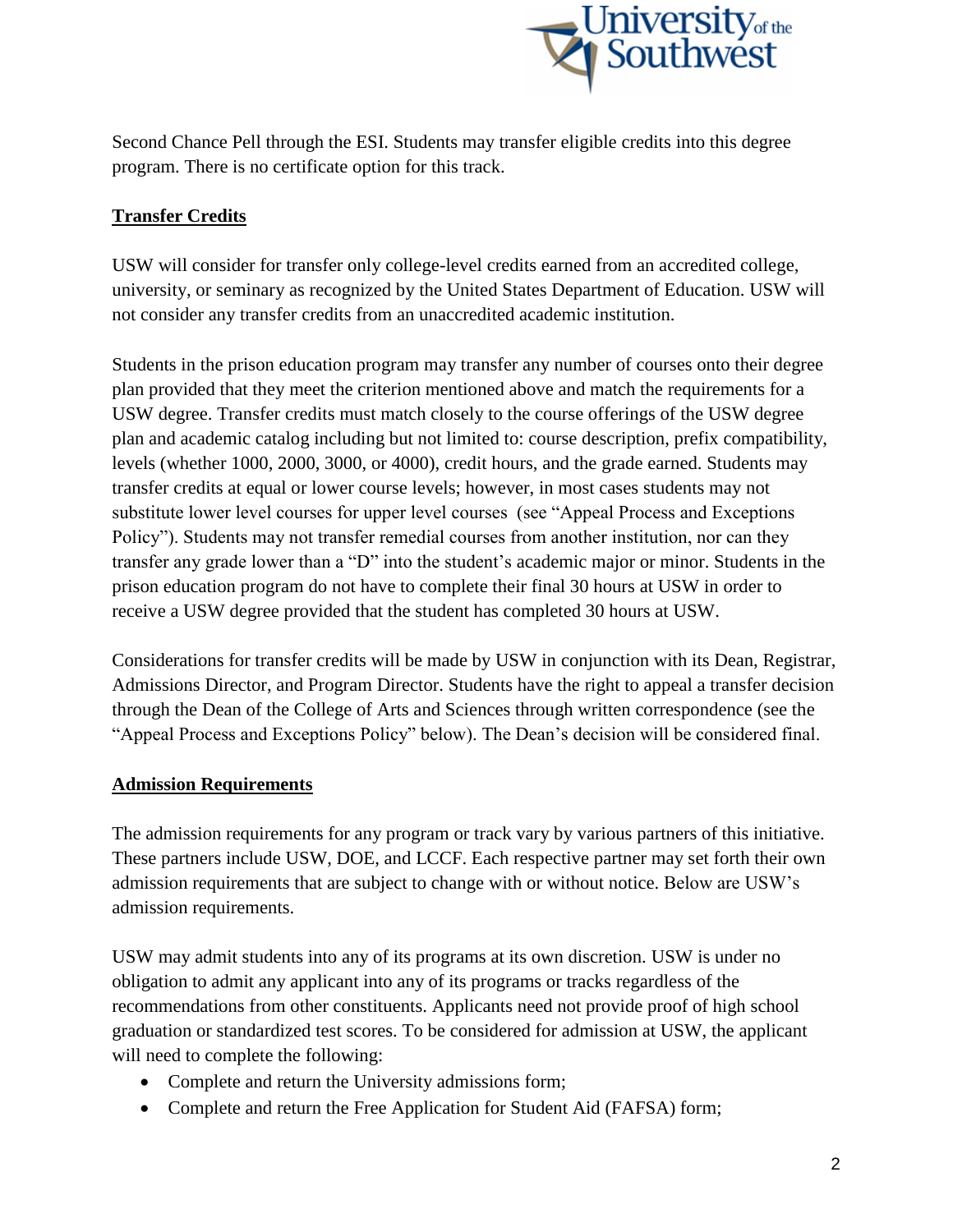

• Be approved and recommended by a representative of LCCF and/or the New Mexico Department of Corrections (DOC);

Those pursuing the BA or BBA tracks with USW must qualify for and be approved for Pell Grant funds through the ESI. Those who are not eligible to receive Pell Grant funding are not eligible for admission to USW under the BBA. Those pursuing the BA option but are not Pell eligible may be admitted and enrolled for up to 42 credit hours conditioned upon continual financial support from donors to the seminary program (if all other eligibility criterion are met). Whether pursuing the BA or the BBA, all applicants must complete and return the FAFSA form to USW in order to be considered for admissions.

# **Application Procedure**

To apply for any track or program offered by USW at LCCF, inmates must work in collaboration with the appropriate correctional official. USW shall not be involved with the selection process set forth by LCCF and/or DOC. USW shall receive university admission forms and FAFSAs recommended by LCCF and/or DOC through the appropriate liaison to USW's Prison Seminary Director.

No student may be admitted for the full BA or BBA tracks without Pell Grant funding (or other sources of funding to cover tuition fees).

USW will then evaluate the applicants in light of its own admissions requirements. All applications and accompanying materials must be received by USW no later than thirty days prior to the start of a given term. USW reserves the right to reject applications made after this time for the following academic term. Students will be considered admitted when they have successfully completed all steps for admissions including receiving the approval from DOC, DOE (if applicable), and other relevant stakeholders. USW has the final say of applicants admitted to the University. Students will be notified of their application status through the chaplain or other corrections official.

# **Transcripts and Test Scores**

USW may consider (as outlined above) eligible classes for credit transfer. For previous coursework to be considered for transfer, the credits must meet the eligibility outlined above. In addition, USW must receive official transcripts directly from the transferring institution in a sealed envelope. USW will not consider transcripts that are not official, originating from the academic institution, and/or have a broken envelope. This may require assistance from the correctional center's education department, an authorized individual with power of attorney, or other relevant means complying with state and federal laws; however, no transcripts will be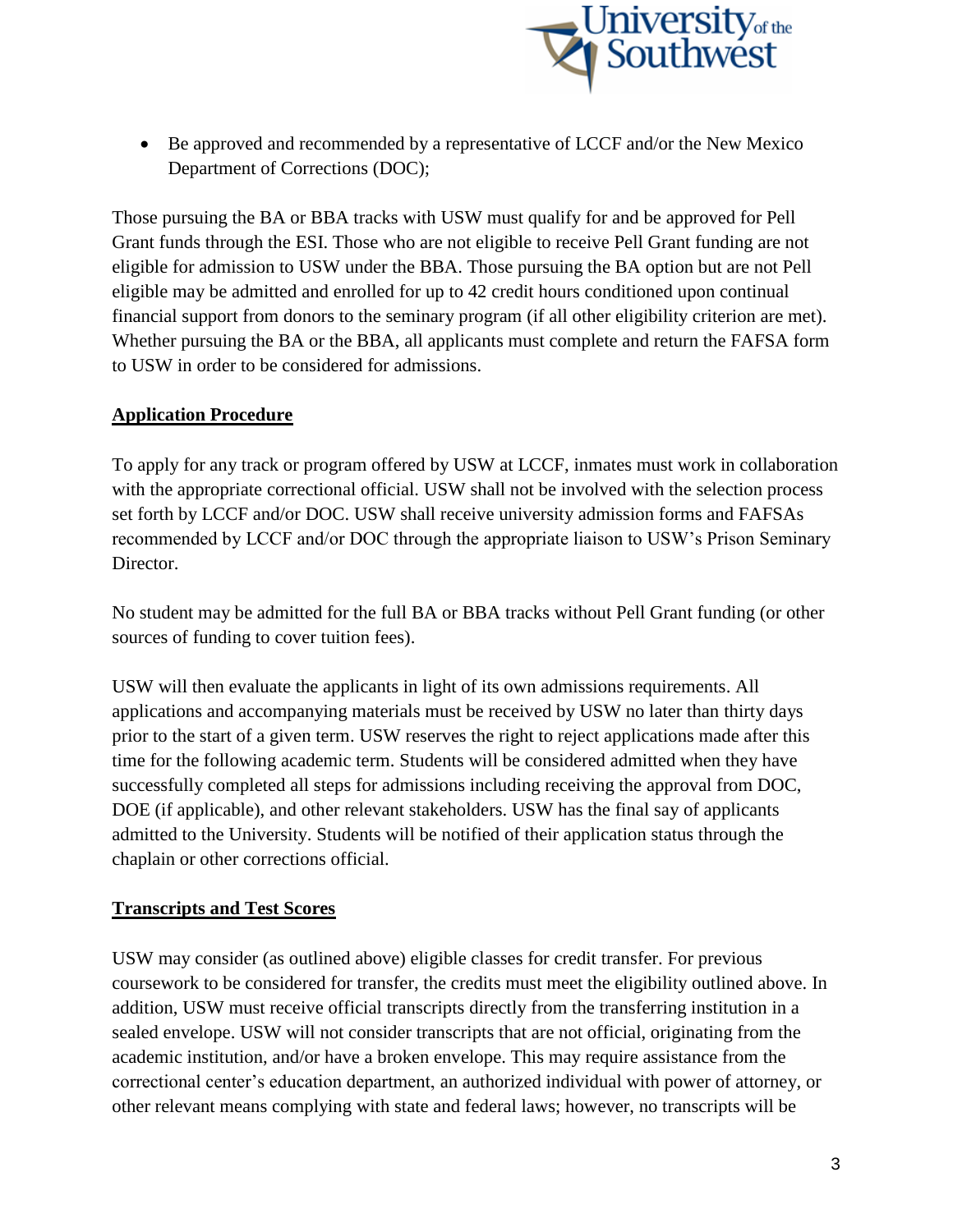

accepted by USW unless they are official transcripts originating from the educational institution from which the applicant/student desires transfer of credits.

# **Timeframe and Continuous Enrollment**

Some courses for the BA in Community Leadership and Social Engagement may be offered inperson at LCCF. Students will begin with a cohort typically not to exceed 25 students at the beginning of a Fall term. Students are expected to take each class that is offered each term, including summer and mini-terms, as it relates to their program track. Students may not take less than the full number of courses offered to their cohorts each term unless said courses do not relate to the track the student wishes to pursue.

Students who pursue the BBA or the remaining coursework within the BA will pursue their studies through online education. A course schedule will be provided to LCCF officials who will assist in the registration process in collaboration with USW's admission personnel. Students may take as many courses as they are authorized to take by LCCF and USW. Students pursuing this online education option must take at least one class per term in order to be considered continuously enrolled.

If for some reason a student is unable to retain continuous enrollment and complete the program (due perhaps to illness, a failing course grade, or other reason as approved by USW and correctional staff), the student may be permitted to take the course(s) again in a subsequent term provided that such is possible and approved by USW and correctional personnel. No guarantee can be made by USW or correctional staff as to a placement for the student who failed to complete successfully a course.

# **Removal of Students**

Students may be removed from the prison education program by USW personnel, correctional personnel, or by self-withdrawal. Reasons USW may withdraw students include (but are not limited to): poor academic performance, a failure to comply with university policies, academic dishonesty, failure to remain enrolled continuously, or other violations as recorded in the current USW Student Handbook available at [https://www.usw.edu/Student-Life/Student-Handbook.](https://www.usw.edu/Student-Life/Student-Handbook)

The Department of Corrections may withdraw students for any reason they determine in accordance with their own policies, requirements, and expectations. Should the Department of Corrections remove a student from the seminary program, the student will be withdrawn from the university. Students may withdraw from the program at any time by completing the Withdrawal Request form.